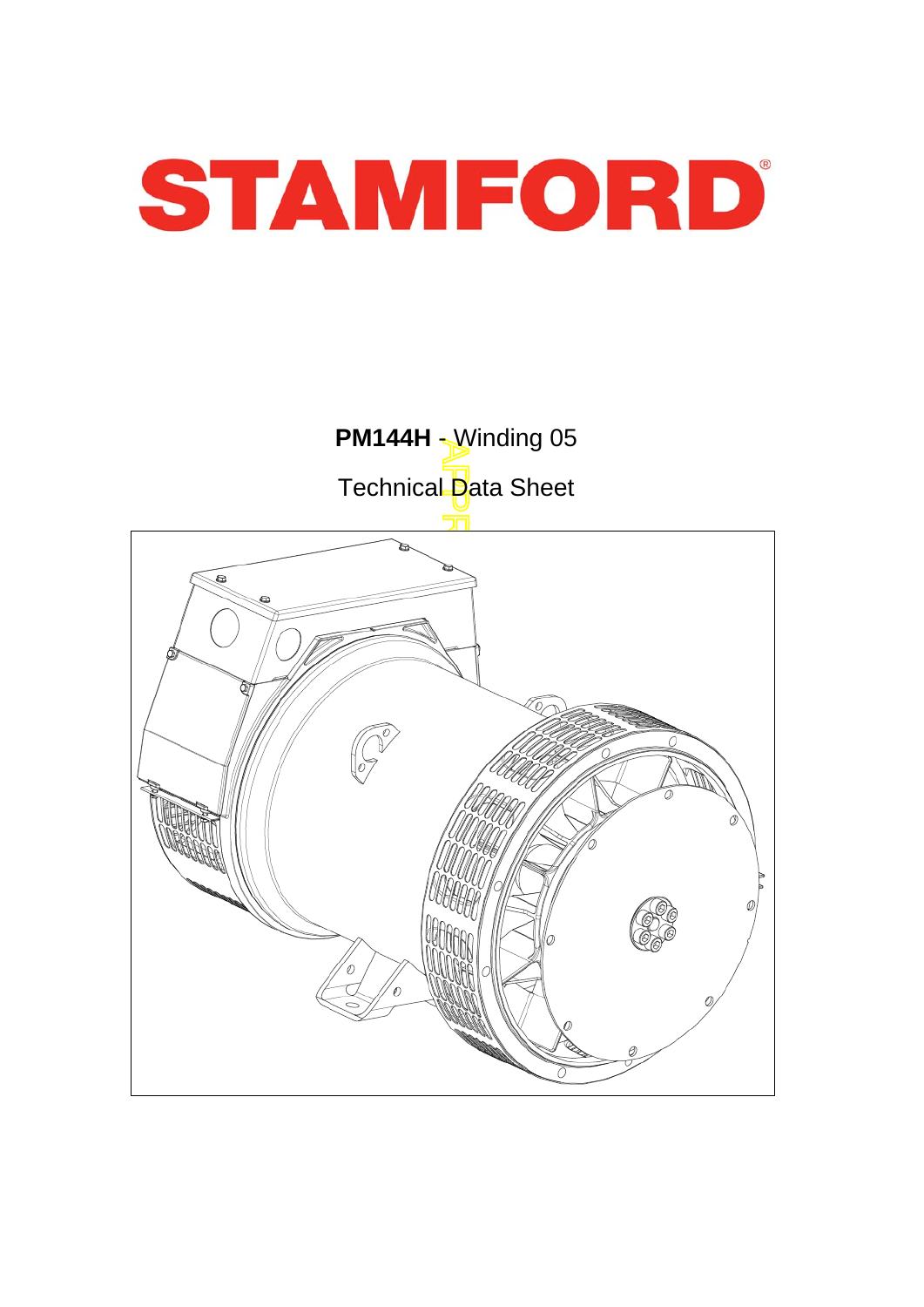# PM144H **SPECIFICATIONS & OPTIONS**



## **STANDARDS**

Marine generators may be certified to Lloyds, DnV, Bureau Veritas, ABS, Germanischer-Lloyd or RINA.

Other standards and certifications can be considered on request.

### **VOLTAGE REGULATOR**

### **AS480 AVR**

With this self-excited system the main stator provides power via the AVR to the exciter stator. The high efficiency semi-conductors of the AVR ensure positive build-up from initial low levels of residual voltage.

The exciter rotor output is fed to the main rotor through a three-phase full-wave bridge rectifier. The rectifier is protected by a surge suppressor against surges caused, fo r example, by short circuit or out-of-phase paralleling. The AS480 will support limited accessories, RFI suppession remote voltage trimmer and for the P1 range only a 'droop' Current Transformer (CT) to permit parallel operation with other ac generators.

The AVR is can be fitted to either side of the generator in its own housing in the non-drive end bracket.

#### **Excitation Boost System (EBS)**

The EBS is a single, self-contained unit, attached to the non-drive end of the generator.

APPROVED DOCUMENT The EBS unit consists of the Excitation Boost Controller (EBC) and an Excitation Boost Generator (EBG). Under fault conditions, or when the generator is subjected to a large impact load such as a motor starting, the generator voltage will drop. The EBC senses the drop in voltage and engages the output power of the EBG. This additional power feeds the generator's excitation system, supporting the load until breaker discrimination can remove the fault or enable the generator to pick up a motor and drive the voltage recovery.

## **WINDINGS & ELECTRICAL PERFORMANCE**

All generator stators are wound to 2/3 pitch. This eliminates triplen (3rd, 9th, 15th …) harmonics on the voltage waveform and is found to be the optimum design for trouble-free supply of non-linear loads. The 2/3 pitch design avoids excessive neutral currents sometimes seen with higher winding pitches, when in parallel with the mains. A fully connected damper winding reduces oscillations during paralleling. This winding, with the 2/3 pitch and carefully selected pole and tooth designs, ensures very low waveform distortion.

## **TERMINALS & TERMINAL BOX**

Dedicated Single Phase generators have 4 ends brought out to the terminals, which are mounted at the non-drive end of the generator. A sheet steel terminal box contains provides ample space for the customers' wiring and gland arrangements. Alternative terminal boxes are available fo r customers who want to fit additional components in the terminal box.

## **SHAFT & KEYS**

All generator rotors are dynamically balanced to better than BS6861:Part 1 Grade 2.5 for minimum vibration in operation. Two bearing generators are balanced with a half key.

## **INSULATION / IMPREGNATION**

The insulation system is class 'H'.

All wound components are impregnated with materials and processes designed specifically to provide the high build required for static windings and the high mechanical strength required for rotating components.

## **QUALITY ASSURANCE**

Generators are manufactured using production procedures having a quality assurance level to BS EN ISO 9001.

The stated voltage regulation may not be maintained in the presence of certain radio transmitted signals. Any change in performance will fall within the limits of Criteria B' of EN 61000-6-2:2001. At no time will the steady-state voltage regulation exceed 2%.

## **DE RATES**

All values tabulated on page 7 are subiect to the following reductions

5% when air inlet filters are fitted.

3% for every 500 metres by which the operating altitude exceeds 1000 metres above mean sea level.

3% for every 5°C by which the operational ambient temperature exceeds 50°C.

 Note: Requirement for operating in an ambient exceeding 60°C must be referred to the factory.

5% For reverse rotation

(Standard rotation CW when viewed from DE)

*NB Continuous development of our products entitles us to change specification details without notice, therefore they must not be regarded as binding.* 

*Front cover drawing typical of product range.*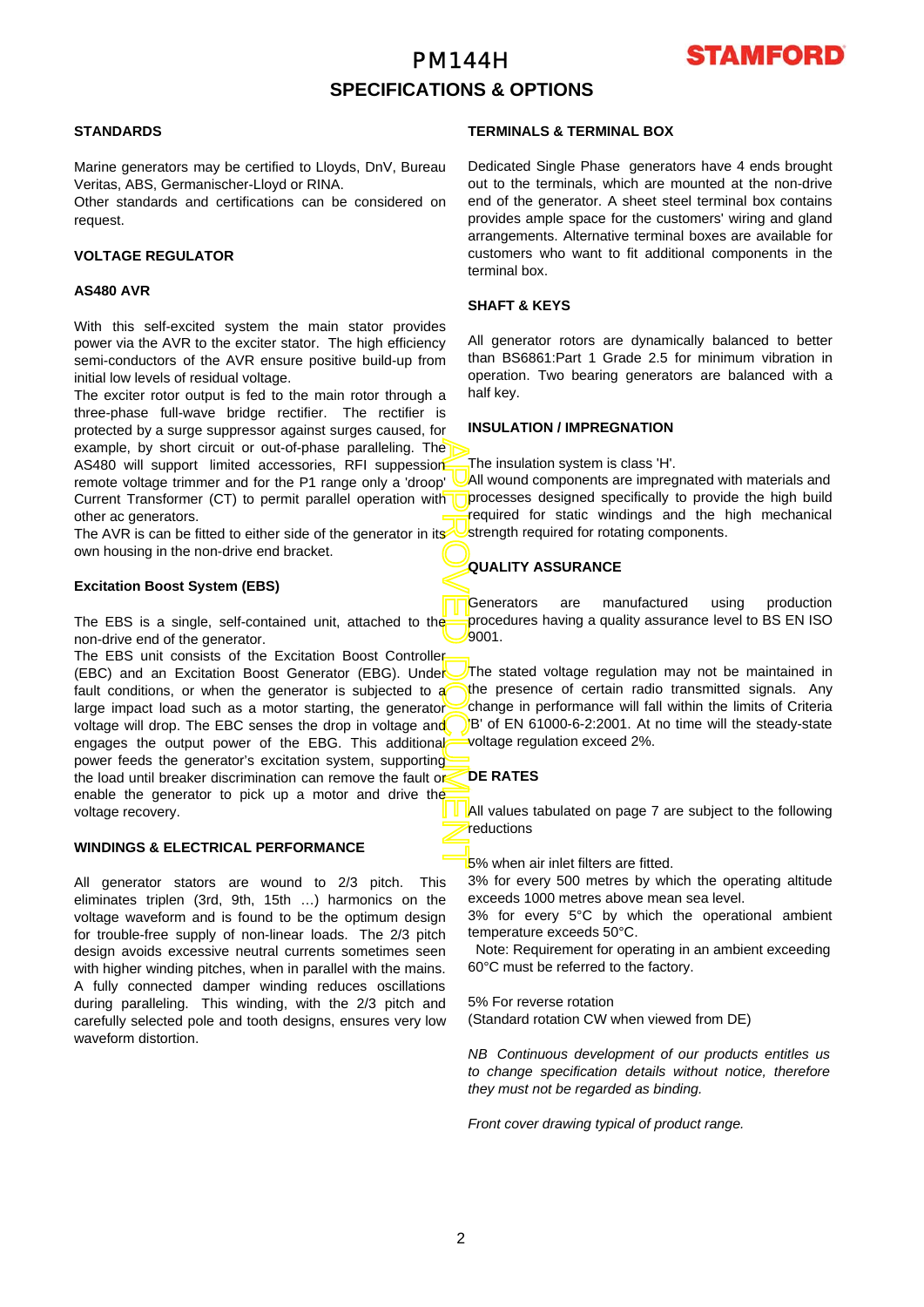## PM144H



## **WINDING 05**

| <b>CONTROL SYSTEM</b>                                 | AS480 AVR WITH OPTIONAL EXCITATION BOOST SYSTEM (EBS) |                                                                                      |                         |                                   |                                                     |           |                         |             |  |  |  |
|-------------------------------------------------------|-------------------------------------------------------|--------------------------------------------------------------------------------------|-------------------------|-----------------------------------|-----------------------------------------------------|-----------|-------------------------|-------------|--|--|--|
| <b>VOLTAGE REGULATION</b>                             | ± 1.0%                                                |                                                                                      |                         |                                   |                                                     |           |                         |             |  |  |  |
| <b>SUSTAINED SHORT CIRCUIT</b>                        |                                                       | REFER TO SHORT CIRCUIT DECREMENT CURVE (page 6)                                      |                         |                                   |                                                     |           |                         |             |  |  |  |
| <b>INSULATION SYSTEM</b>                              |                                                       |                                                                                      |                         |                                   | <b>CLASS H</b>                                      |           |                         |             |  |  |  |
| <b>PROTECTION</b>                                     | IP <sub>23</sub>                                      |                                                                                      |                         |                                   |                                                     |           |                         |             |  |  |  |
| <b>RATED POWER FACTOR</b>                             | 0.8                                                   |                                                                                      |                         |                                   |                                                     |           |                         |             |  |  |  |
| <b>STATOR WINDING</b>                                 | SINGLE LAYER CONCENTRIC                               |                                                                                      |                         |                                   |                                                     |           |                         |             |  |  |  |
| <b>WINDING PITCH</b>                                  | <b>TWO THIRDS</b>                                     |                                                                                      |                         |                                   |                                                     |           |                         |             |  |  |  |
| <b>WINDING LEADS</b>                                  | $\overline{4}$                                        |                                                                                      |                         |                                   |                                                     |           |                         |             |  |  |  |
| <b>STATOR WDG. RESISTANCE</b>                         | 0.086 Ohms AT 22°C SERIES CONNECTED                   |                                                                                      |                         |                                   |                                                     |           |                         |             |  |  |  |
| ROTOR WDG. RESISTANCE                                 | 0.89 Ohms at 22°C                                     |                                                                                      |                         |                                   |                                                     |           |                         |             |  |  |  |
| <b>EXCITER STATOR RESISTANCE</b>                      |                                                       | 22.9 Ohms at 22°C                                                                    |                         |                                   |                                                     |           |                         |             |  |  |  |
| <b>EXCITER ROTOR RESISTANCE</b>                       |                                                       | 0.21 Ohms PER PHASE AT 22°C                                                          |                         |                                   |                                                     |           |                         |             |  |  |  |
| <b>EBS STATOR RESISTANCE</b>                          |                                                       |                                                                                      |                         | 12.9 Ohms at 22°C                 |                                                     |           |                         |             |  |  |  |
| R.F.I. SUPPRESSION                                    |                                                       | BS EN 61000-6-2 & BS EN 61000-6-4, VDE 0875G, VDE 0875N. refer to factory for others |                         |                                   |                                                     |           |                         |             |  |  |  |
| <b>WAVEFORM DISTORTION</b>                            |                                                       |                                                                                      |                         |                                   | NO LOAD <1.5% NON-DISTORTING LINEAR LOAD <5.0%      |           |                         |             |  |  |  |
| <b>MAXIMUM OVERSPEED</b>                              | 2250 Rev/Min                                          |                                                                                      |                         |                                   |                                                     |           |                         |             |  |  |  |
| <b>BEARING DRIVE END</b>                              |                                                       |                                                                                      |                         |                                   | BALL. 6310-2RS (ISO)                                |           |                         |             |  |  |  |
| BEARING NON-DRIVE END                                 |                                                       |                                                                                      |                         |                                   | BALL. 6306-2RS (ISO)                                |           |                         |             |  |  |  |
|                                                       |                                                       |                                                                                      | 1 BEARING               |                                   |                                                     | 2 BEARING |                         |             |  |  |  |
|                                                       | WITH EBS                                              |                                                                                      |                         | <b>WITHOUT EBS</b>                | WITH EBS                                            |           |                         | WITHOUT EBS |  |  |  |
| <b>WEIGHT COMP. GENERATOR</b>                         | 172.5 kg                                              |                                                                                      | 170.8 kg                |                                   | 175.5 kg                                            |           | 173.8 kg                |             |  |  |  |
| <b>WEIGHT WOUND STATOR</b>                            | 75 kg                                                 |                                                                                      | 75 kg                   |                                   | 75 kg                                               |           | 75 kg                   |             |  |  |  |
| <b>WEIGHT WOUND ROTOR</b>                             | 65.63 kg                                              |                                                                                      | 63.93 kg                |                                   | 67.34 kg                                            |           | 65.64 kg                |             |  |  |  |
| <b>WR<sup>2</sup> INERTIA</b>                         | $0.2541$ kgm <sup>2</sup>                             |                                                                                      | 0.2524 kgm <sup>2</sup> |                                   | 0.2545 kgm <sup>2</sup>                             |           | 0.2528 kgm <sup>2</sup> |             |  |  |  |
| SHIPPING WEIGHTS in a crate                           | 191 kg                                                |                                                                                      |                         | 189.3 kg                          | 200 kg                                              |           |                         | 198.3 kg    |  |  |  |
| PACKING CRATE SIZE                                    | $85 \times 51 \times 67$ (cm)<br>85 x 51 x 67 (cm)    |                                                                                      |                         |                                   |                                                     |           |                         |             |  |  |  |
| TELEPHONE INTERFERENCE                                | THF<2%<br><b>TIF&lt;50</b>                            |                                                                                      |                         |                                   |                                                     |           |                         |             |  |  |  |
| <b>COOLING AIR</b>                                    |                                                       |                                                                                      |                         | 0.135 m <sup>3</sup> /sec 286 cfm |                                                     |           |                         |             |  |  |  |
| <b>VOLTAGE SERIES</b>                                 | 220                                                   |                                                                                      |                         |                                   | 230                                                 |           |                         | 240         |  |  |  |
| <b>VOLTAGE PARALLEL</b>                               |                                                       | 110                                                                                  |                         |                                   | 115                                                 |           | 120                     |             |  |  |  |
| <b>POWER FACTOR</b>                                   | 0.8                                                   |                                                                                      | 1.0                     | 0.8                               | 1.0                                                 | 0.8       |                         | 1.0         |  |  |  |
| <b>kVA BASE RATING FOR REACTANCE</b><br><b>VALUES</b> | 21.0                                                  |                                                                                      | 22.7                    | 21.0                              | 22.7                                                | 21.0      |                         | 22.7        |  |  |  |
| Xd DIR. AXIS SYNCHRONOUS                              | 1.65                                                  |                                                                                      | 1.78                    | 1.51                              | 1.63                                                | 1.39      |                         | 1.5         |  |  |  |
| X'd DIR. AXIS TRANSIENT                               | 0.15                                                  |                                                                                      | 0.16                    | 0.13                              | 0.14                                                | 0.12      |                         | 0.13        |  |  |  |
| X"d DIR. AXIS SUBTRANSIENT                            | 0.11                                                  |                                                                                      | 0.12                    | 0.1                               | 0.11                                                | 0.09      |                         | 0.1         |  |  |  |
| Xq QUAD. AXIS REACTANCE                               | 0.79                                                  |                                                                                      | 0.85                    | 0.72                              | 0.78                                                | 0.66      |                         | 0.71        |  |  |  |
| X"q QUAD. AXIS SUBTRANSIENT                           | 0.17                                                  |                                                                                      | 0.18                    | 0.15                              | 0.16                                                | 0.14      |                         | 0.15        |  |  |  |
| XL LEAKAGE REACTANCE                                  | 0.06                                                  | 0.06                                                                                 |                         | 0.06                              | 0.06                                                | 0.05      |                         | 0.05        |  |  |  |
| X <sub>2</sub> NEGATIVE SEQUENCE                      | 0.13                                                  | 0.14                                                                                 |                         | 0.12                              | 0.13                                                | 0.11      |                         | 0.12        |  |  |  |
| X <sub>0</sub> ZERO SEQUENCE                          | 0.07                                                  |                                                                                      | 0.08                    | 0.07                              | 0.08                                                | 0.06      |                         | 0.06        |  |  |  |
| REACTANCES ARE SATURATED                              |                                                       |                                                                                      |                         |                                   | VALUES ARE PER UNIT AT RATING AND VOLTAGE INDICATED |           |                         |             |  |  |  |
| T'd TRANSIENT TIME CONST.                             | 0.026 s                                               |                                                                                      |                         |                                   |                                                     |           |                         |             |  |  |  |
| T"d SUB-TRANSTIME CONST.                              | 0.007 s                                               |                                                                                      |                         |                                   |                                                     |           |                         |             |  |  |  |
| T'do O.C. FIELD TIME CONST.                           | 0.6s                                                  |                                                                                      |                         |                                   |                                                     |           |                         |             |  |  |  |
| Ta ARMATURE TIME CONST.                               | 0.007 s                                               |                                                                                      |                         |                                   |                                                     |           |                         |             |  |  |  |
| <b>SHORT CIRCUIT RATIO</b>                            | 1/Xd                                                  |                                                                                      |                         |                                   |                                                     |           |                         |             |  |  |  |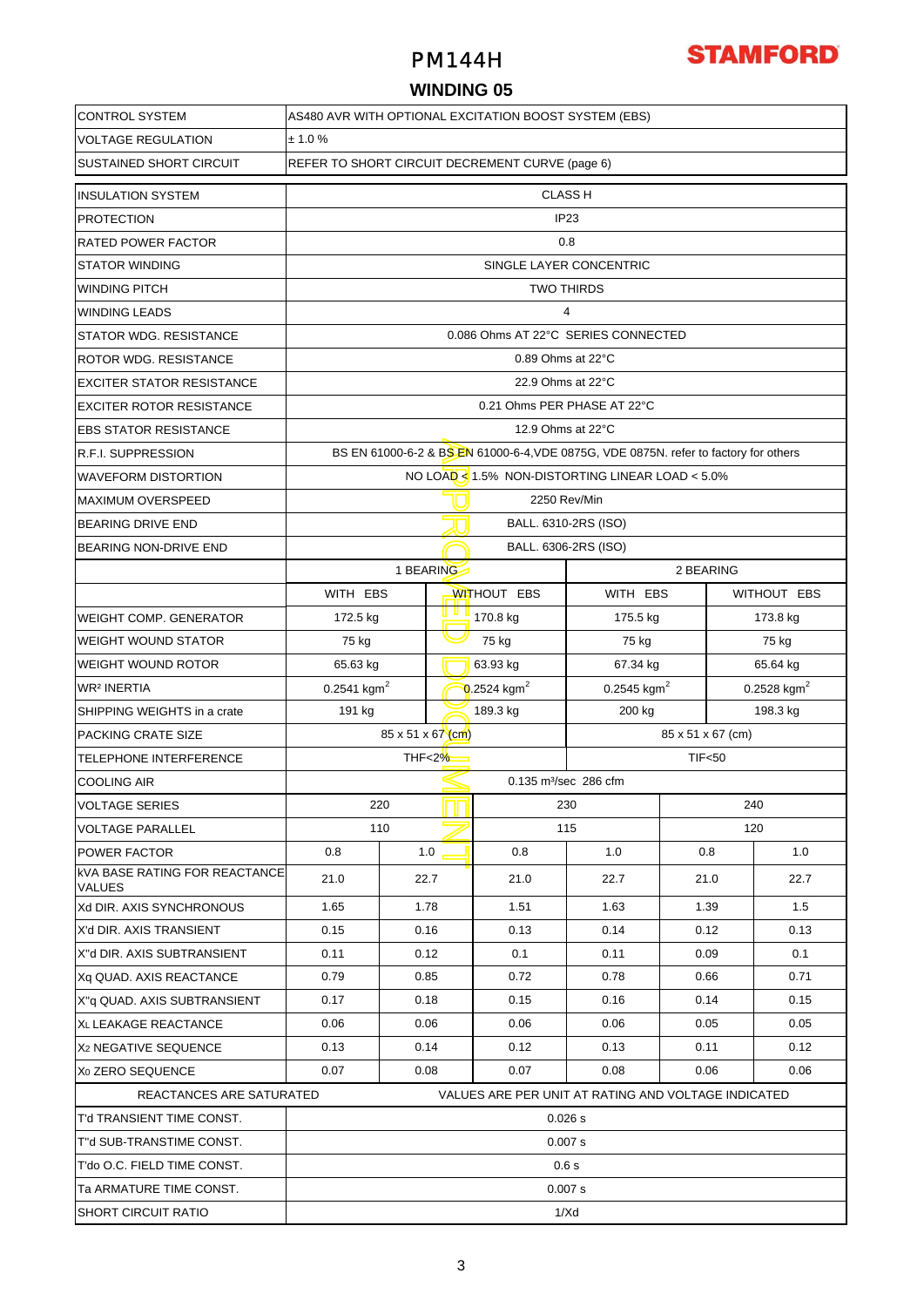

PM144H

**Winding 05 / 0.8pf**



80  $79$ 

 $0.30$ 

 $0.40$ 

 $0.50$ 

 $0.60\,$ 

 $0.70$ 

 $0.80$ 

 $0.90\,$ 

 $1.00$ 

 $1.10$ 

 $\%$ 

## **SINGLE PHASE EFFICIENCY CURVES**

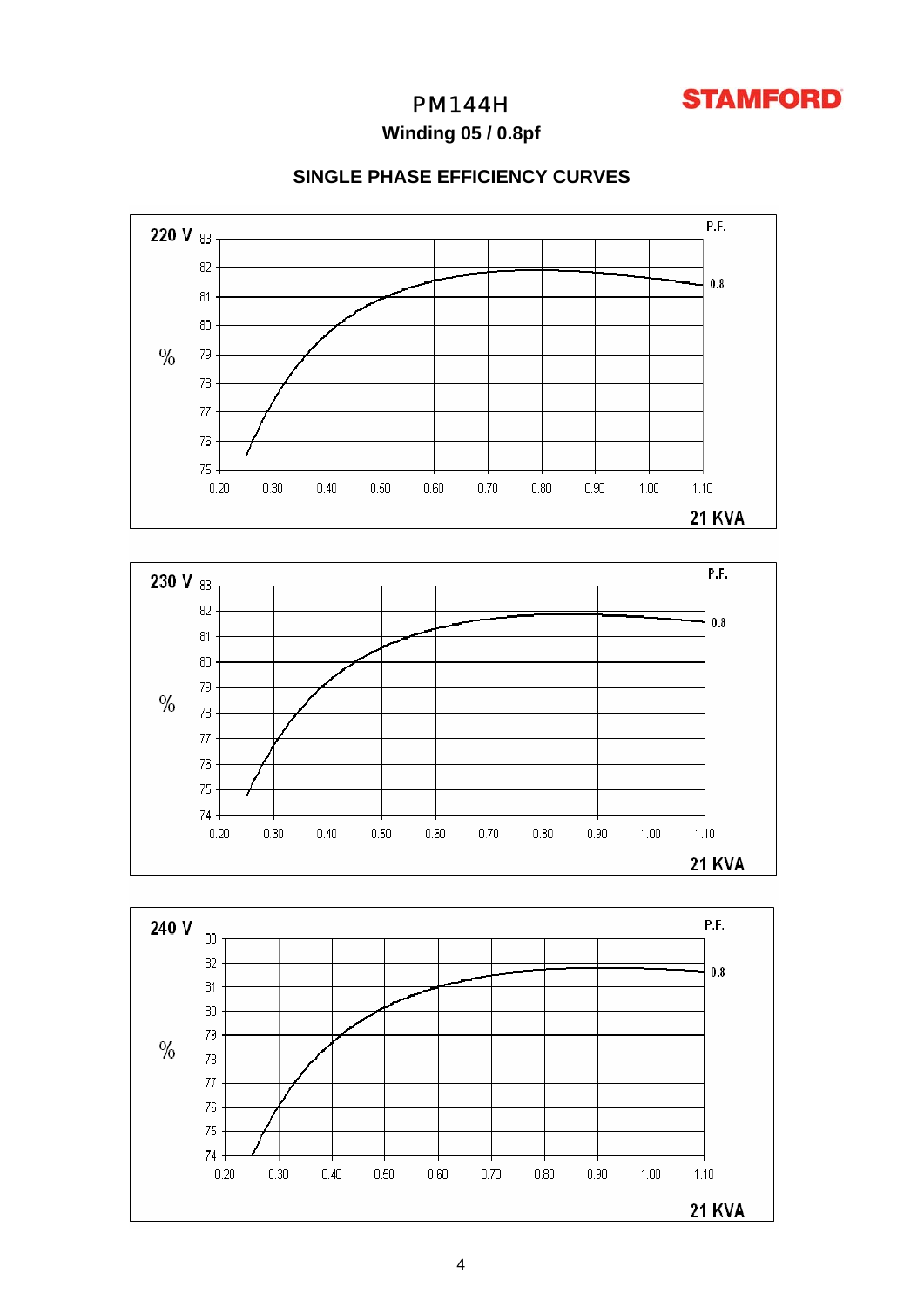

PM144H

**Winding 05 / 1.0pf**



## **SINGLE PHASE EFFICIENCY CURVES**



 $1.10$ 



80  $0.20$ 

 $0.30$ 

 $0.40$ 

 $0.50$ 

 $0.60^{\circ}$ 

 $0.70$ 

 $0.80$ 

 $0.90$ 

 $1.00$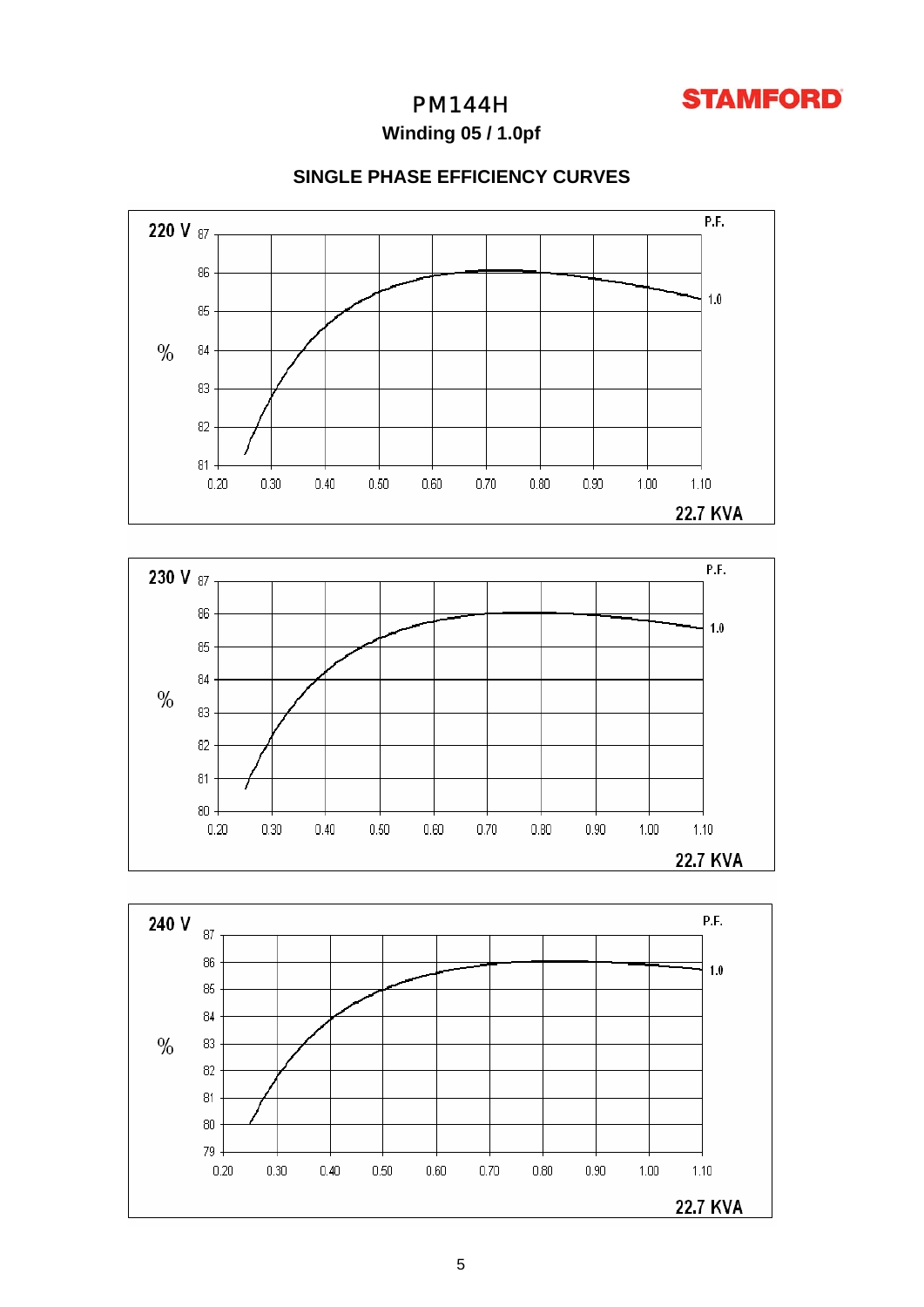**STAMFORD** 

**Locked Rotor Motor Startin g Curve** PM144H **Winding 05**



**Short Circuit Decrement Curve. No-load Excitation at Rated Speed Based on series connection.**



Sustained Short Circuit = 433 Amps

## **Note**

The following multiplication factors should be used to adjust the values from curve between time 0.001 seconds and the minimum current point in respect of nominal operating voltage :

| Voltage | Factor |
|---------|--------|
| 220V    | X 1.00 |
| 230V    | X 1.05 |
| 240V    | X 1 09 |

The sustained current value is constant irrespective of voltage level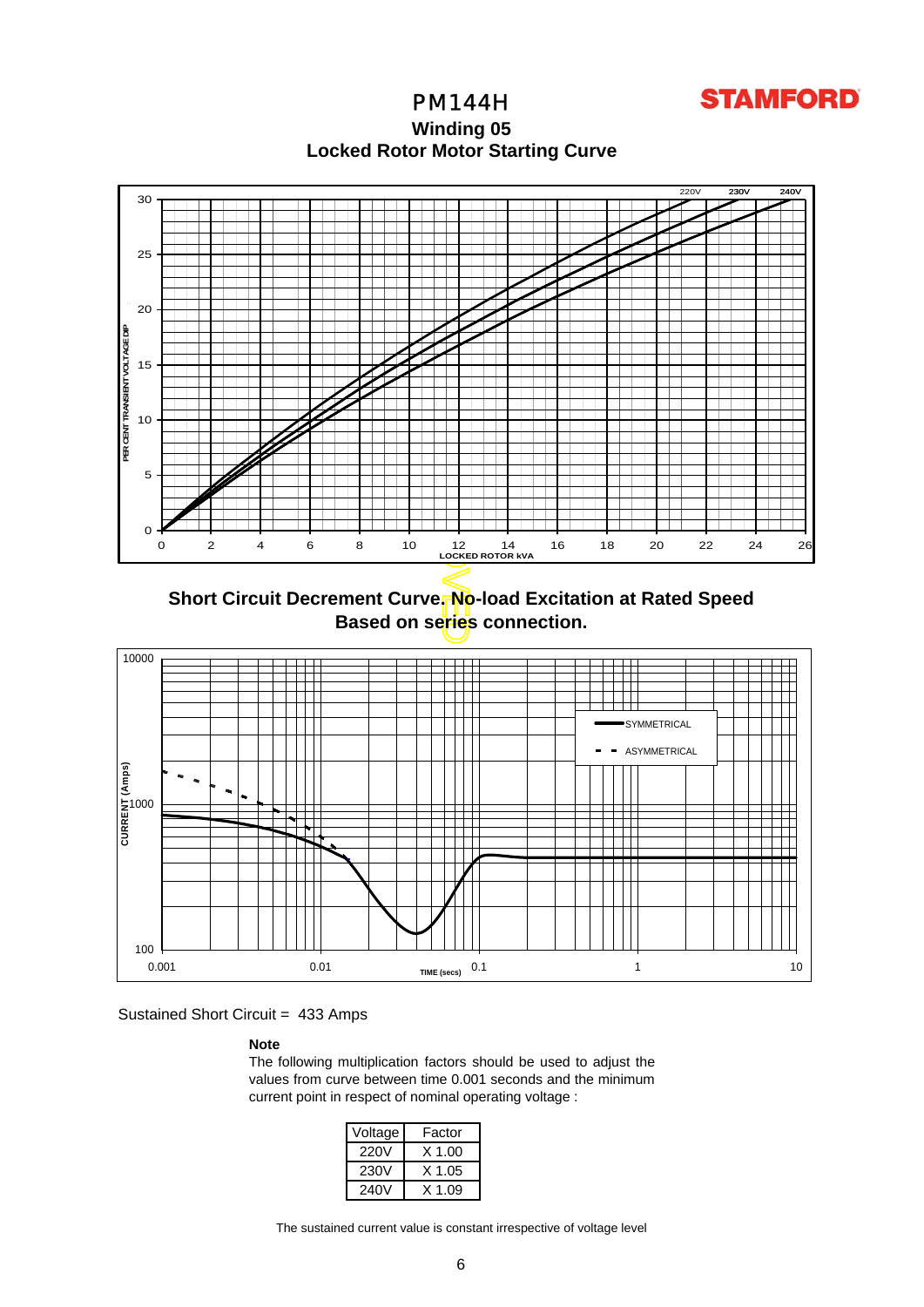# **STAMFORD**

# PM144H

# **Winding 05**

# **50**Hz **RATINGS**

| Class - Temp Rise | Cont. $E - 65/50^{\circ}C$ |                   |      | Cont. B - 70/50°C |                   |      | Cont. $F - 90/50^{\circ}C$ |                   |      | Cont. H - 110/50°C |                   |      |
|-------------------|----------------------------|-------------------|------|-------------------|-------------------|------|----------------------------|-------------------|------|--------------------|-------------------|------|
|                   |                            | 0.8 <sub>pf</sub> |      |                   | 0.8 <sub>pf</sub> |      |                            | 0.8 <sub>pf</sub> |      |                    | 0.8 <sub>pf</sub> |      |
| Series (V)        | 220                        | 230               | 240  | 220               | 230               | 240  | 220                        | 230               | 240  | 220                | 230               | 240  |
| Parallel (V)      | 110                        | 115               | 120  | 110               | 115               | 120  | 110                        | 115               | 120  | 110                | 115               | 120  |
| kVA               | 16.1                       | 16.1              | 16.1 | 16.8              | 16.8              | 16.8 | 19.0                       | 19.0              | 19.0 | 21.0               | 21.0              | 21.0 |
| kW                | 12.9                       | 12.9              | 12.9 | 13.4              | 13.4              | 13.4 | 15.2                       | 15.2              | 15.2 | 16.8               | 16.8              | 16.8 |
| Efficiency (%)    | 81.9                       | 81.8              | 81.6 | 81.9              | 81.8              | 81.7 | 81.8                       | 81.8              | 81.8 | 81.6               | 81.7              | 81.7 |
| kW Input          | 15.7                       | 15.7              | 15.8 | 16.4              | 16.4              | 16.5 | 18.6                       | 18.6              | 18.6 | 20.6               | 20.6              | 20.6 |

| Class - Temp Rise                                                          | Cont. E - 65/50°C |                   |      | Cont. B-70/50°C |                   |      | Cont. F - 90/50°C |                                                               |      | Cont. H - 110/50°C |                   |      |
|----------------------------------------------------------------------------|-------------------|-------------------|------|-----------------|-------------------|------|-------------------|---------------------------------------------------------------|------|--------------------|-------------------|------|
|                                                                            |                   | 1.0 <sub>pf</sub> |      |                 | 1.0 <sub>pf</sub> |      |                   | 1.0 <sub>pf</sub>                                             |      |                    | 1.0 <sub>pf</sub> |      |
| Series (V)                                                                 | 220               | 230               | 240  | 220             | 230               | 240  | 220               | 230                                                           | 240  | 220                | 230               | 240  |
| Parallel (V)                                                               | 110               | 115               | 120  | 110             | 115               | 120  | 110               | 115                                                           | 120  | 110                | 115               | 120  |
| kVA                                                                        | 17.4              | 17.4              | 17.4 | 18.1            | 18                | 18.1 | 20.5              | 20.5                                                          | 20.5 | 22.7               | 22.7              | 22.7 |
| kW                                                                         | 17.4              | 17.4              | 17.4 | 18.1            | 181               | 18.1 | 20.5              | 20.5                                                          | 20.5 | 22.7               | 22.7              | 22.7 |
| Efficiency (%)                                                             | 86.0              | 86.0              | 86.0 | 86.0            | 860               | 86.0 | 85.8              | 86.0                                                          | 86.0 | 85.6               | 85.8              | 85.9 |
| kW Input                                                                   | 20.2              | 20.2              | 20.2 | 21.0            | <u>24.0</u>       | 21.0 | 23.9              | 23.8                                                          | 23.8 | 26.5               | 26.5              | 26.4 |
|                                                                            |                   |                   |      |                 |                   |      |                   |                                                               |      |                    |                   |      |
|                                                                            |                   |                   |      |                 | <b>DIMENSIONS</b> |      |                   |                                                               |      |                    |                   |      |
|                                                                            |                   |                   |      |                 |                   |      |                   |                                                               |      |                    |                   |      |
| 754 (MAX) WHEN<br>646 (MAX) WHEN<br>FITTED WITH 'EBS'<br>FITTED WITH 'EBS' |                   |                   |      |                 |                   |      |                   |                                                               |      |                    |                   |      |
| $-$ 672 (MAX) OVERALL $-$<br>564 (MAX) OVERALL -                           |                   |                   |      |                 |                   |      |                   |                                                               |      |                    |                   |      |
| $\rightarrow$ 520 TO T/BOX LID<br>424.5<br>$36 -$                          |                   |                   |      |                 |                   |      |                   |                                                               |      |                    |                   |      |
| $65 +$                                                                     |                   |                   |      |                 |                   |      |                   |                                                               |      |                    |                   |      |
| Л.                                                                         |                   | IIII aaaaaa I     |      |                 |                   |      |                   | <b>III DOBBERO III I MARBETI</b><br>III QABBERO III III GABBI |      |                    |                   |      |